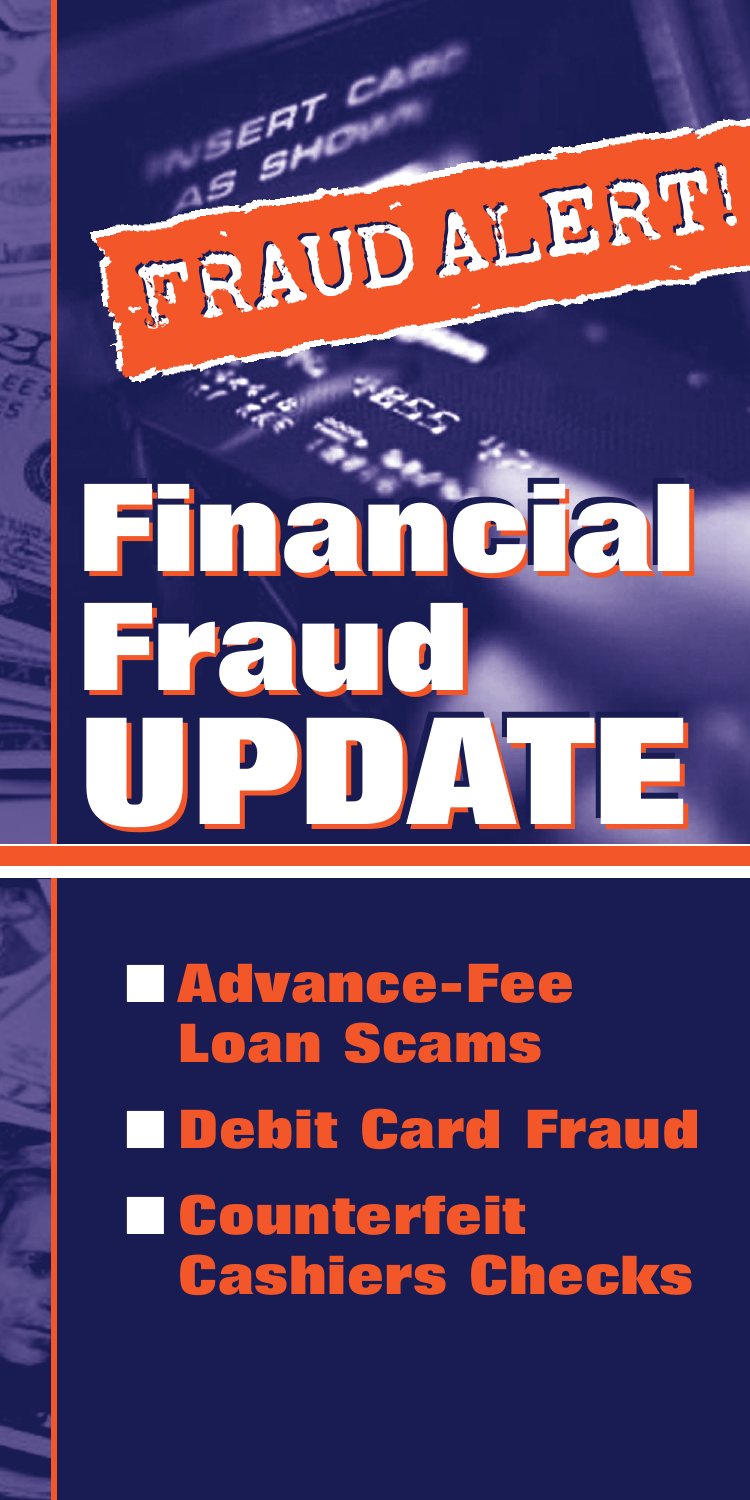If seems that criminals have a virtually limitless<br>capacity for devising ways to separate you from<br>your money. Today's technology can make that<br>goal even easier. But an educated financial consumer t seems that criminals have a virtually limitless capacity for devising ways to separate you from your money. Today's technology can make that has a head start on protection. Here are some new scams becoming prevalent in the financial world…with ways you can defend yourself and your identity from theft and abuse.

#### **Advance Fee Loan Scams**



Around for decades, this scam has taken on new life due to the ability to create convincing web sites. Advance fee loan

scams draw unwitting victims through the Internet, using legitimate looking Web sites, complete with privacy policies, customer service numbers and online loan applications.

In a typical scam, prospective "clients" complete an online form and soon receive a response telling them the loan has been approved. However, they are told they must first wire a deposit or fee to obtain the loan. Victims send the money, sometimes thousands of dollars, but the loan never materializes. In addition, the scam artist has obtained the victims' social security number and other account information, leaving them vulnerable to identity theft.

**YOUR DEFENSE:** *Remember that it is illegal for a lender to ask you to pay a fee before you get a loan. Your best defense is to do business with an institution you know and trust, such as your bank.* 

## **Debit Card Fraud**

#### 063851749 DEBIT

For those who want the convenience of a credit card, but do not want the interest payments or large bills at month-end, the

answer can often be a debit card. Unlike credit cards, which are much like a loan that must be paid back with interest, debit cards offer the convenience of cash and "pay-as-you-go" purchasing.

Unfortunately, fraudsters have learned that debit cards can be like a blank check, enabling them to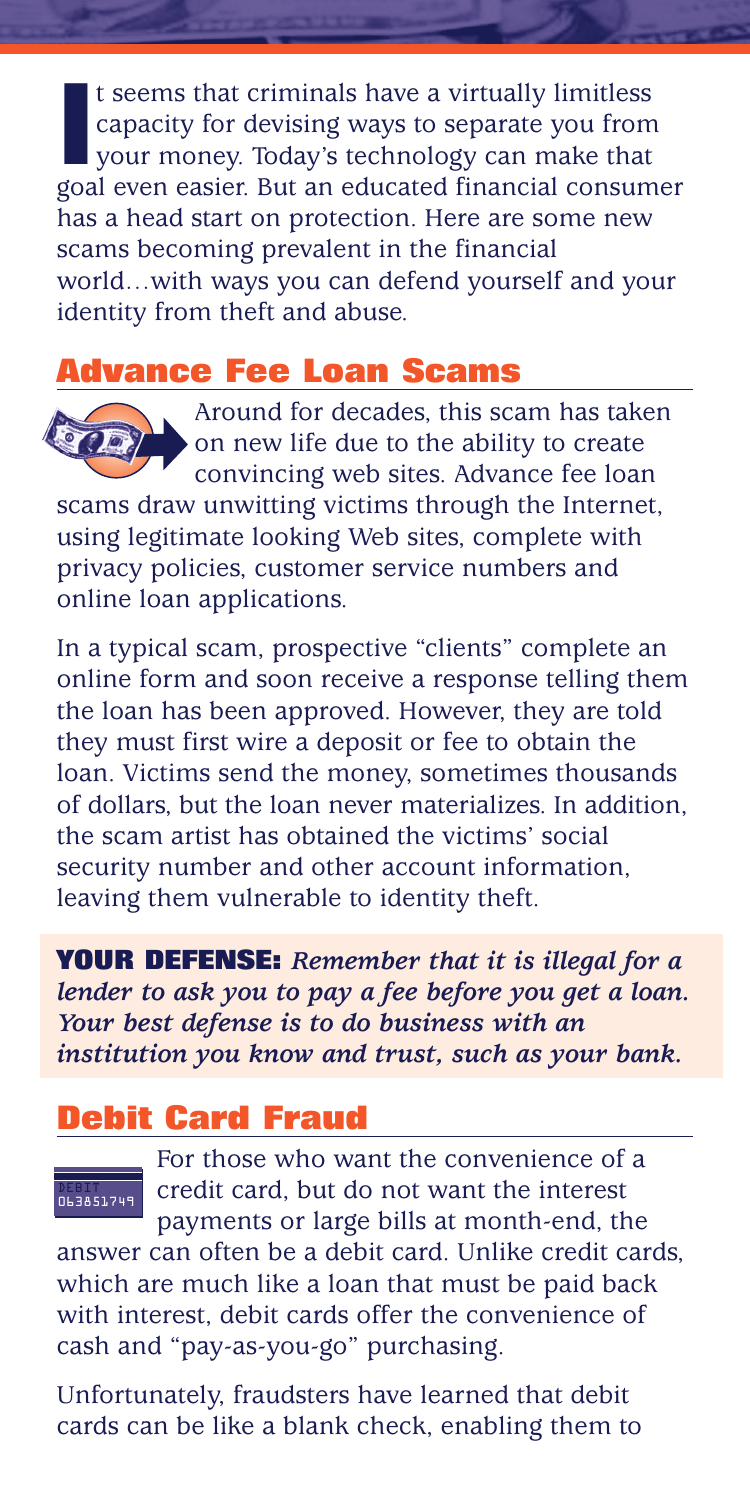empty an account before the victim even realizes the card is missing. In fact, the card is not even necessary. With simply a name and a card number, thieves can clean an account while the card is still in the victim's pocket.

A new threat is one called "skimming." In this fraud, thieves set up a device that captures the debit card magnetic stripe and keypad information from ATM machines and gas pumps.

**YOUR DEFENSE:** *Do not keep your PIN with your card. Be careful when using the card that no one is secretly watching (such as the person behind you in line). If an ATM looks suspicious, consider that it might be a skimming device and go to another location. If you are a victim, it is important to know that your bank will protect you. By law, your losses can be limited to \$50 if reported within two days of discovery. However, your liability can increase to as much as \$500 if you report within 60 days after your statement has been mailed to you. Check with your banker to learn more about the policies affecting you and your card.* 

### **Counterfeit Cashier's Checks**



**Cashier's check fraud has become more** prevalent as online auction sites, chat rooms and classified ads have gained

popularity. In a typical fraud scenario, a seller advertises an item over the internet and a buyer, often from a foreign country, agrees to pay full price with a cashier's check or money order.

When payment is arranged the buyer says there is someone in the United States who owes him money. The person who owes the buyer money offers to send you a cashier's check for an amount over the purchase price and asks that you wire back the difference to the buyer. You agree because they offer you a small commission for brokering the deal. You receive the cashier's check, deposit it, and because cashier's checks are mistakenly thought to be as good as cash, wire the leftover sum to the